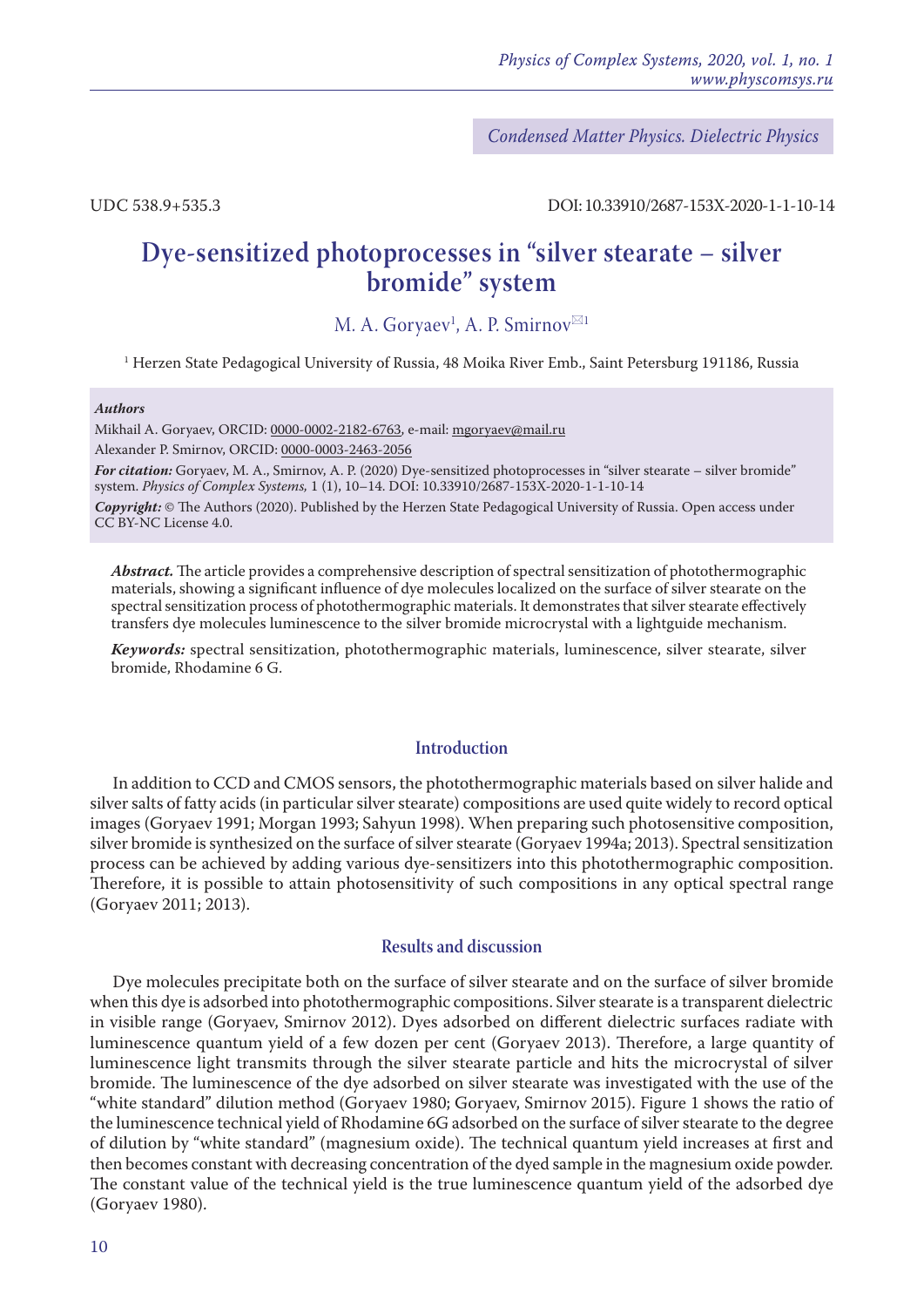In many sensitizing dyes, luminescence and absorption spectra strongly overlap (Goryaev 1981). Figure 2 shows the absorption and luminescence spectra of Rhodamine 6 G adsorbed on silver stearate.

Since absorption and luminescence spectra strongly overlap, the luminescence radiated by the dye molecules adsorbed on silver stearate is effectively absorbed by the dye adsorbed on the silver bromide surface. Therefore, luminescence light induces the photophysical and photochemical processes required for photographic process in silver bromide. The dye molecules adsorbed on silver bromide absorb luminescence light and become able to transfer energy directly to silver bromide according to the theory of the non-radiative resonant inductive energy transfer (Akimov, Cherkasov, Cherkashin 1980; Ermolaev, Sveshnikova, Bodunov 1996).

Consequently, the dye molecules adsorbed on silver stearate, as well as on silver bromide, exert significant influence on the spectral sensitization process, where silver stearate ensures sufficiently effective transmission of energy from dye molecules to the sensitivity centers of silver bromide. This is confirmed by the fact that the optimal concentration of dye in photothermographic compositions is substantially higher than in classic silver halide emulsions (Goryaev 2011; Goryaev, Kolesova, Timohina et al. 1992).

Efficient spectral sensitization has been observed (Goryaev, Kolesova, Timohina et al. 1992) in the compositions where silver bromide was synthesized directly on the surface of silver stearate. In this case, the optimal concentration of silver halide in relation to silver stearate is 10 mol%. The ratio for the volume concentration of silver bromide microcrystals is as follows:

$$
c_{vol} = \frac{cMd'}{M'd}
$$
 (1)

where c is the molar concentration of silver halide, M and M/ are the molecular masses of silver bromide and silver stearate respectively, d and  $d'$  are the density of silver bromide and silver stearate respectively. In case of  $M = 187.8$ ,  $M' = 391.3$ ,  $d = 6.47$ ,  $d' = 1.40$  and  $c = 0.1$ ,  $c_{vol}$  is 0.0104. Further assuming that the particles of silver halide and silver stearate are cubes, it is possible to estimate the ratio of the silver stearate surface area *s* / to silver halide *s*:

$$
\frac{s'}{s} = 1.2 \left( c_{vol} \right)^{-\frac{2}{3}} - 0.2 \tag{2}
$$

Given this assumption and  $c_{vol} = 0.0104$ , the effective area of the silver stearate surface is 25 times greater than the effective area of the silver halide surface (Goryaev 1994b).

Electronic microscope scanning has indicated that particles of silver stearate are oblong prisms (Fig. 3). The base length of these prisms is 3 to 5 times less than their height. The cube crystals of silver bromide were detected on the prism particles of silver stearate. In this case  $\frac{s'}{s} \approx 30$ . Thus, the above estimate is quite consistent with the optimal concentration values of sensitizing dyes observed in the experiments in photothermographic compositions that are almost two orders of magnitude greater than the values for traditional photographic emulsions (Goryaev, Kolesova, Timohina et al. 1992).

A luminescence light hits on the surface of the AgBr microcrystal via the lightguide mechanism shown in Fig 4. It is worth noting that the luminescence light of dye molecules hits the silver halide microcrystal both directly and when reflected from the interior face of a silver stearate particle. The reason for this is that silver stearate has a relatively high refractive index of 1.515 (Goryaev, Smirnov 2012). In turn, the refractive index of the environment (with polyvinyl butyral as the binder) is 1.485 (Kabanov 1974).

As a result, the luminescence light in silver stearate attains total internal reflection at angles of incidence of about 75° to 80°. At the interface of silver stearate and silver halide—the refractive index of silver bromide in visible range is over 2.2 (White 1972)—the luminescence light efficiently passes into AgBr. Thus, the silver stearate particle, similarly to a lightguide, focuses the light emitted by the dye localized on the silver stearate surface to a significant degree (Goryaev 1994b). In turn, this luminescence light is effectively absorbed by silver bromide sensitized by dye; the effect of the luminescence light of the dye molecules on silver stearate becomes significant. It is interesting to note that the adsorbed dye Rhodamine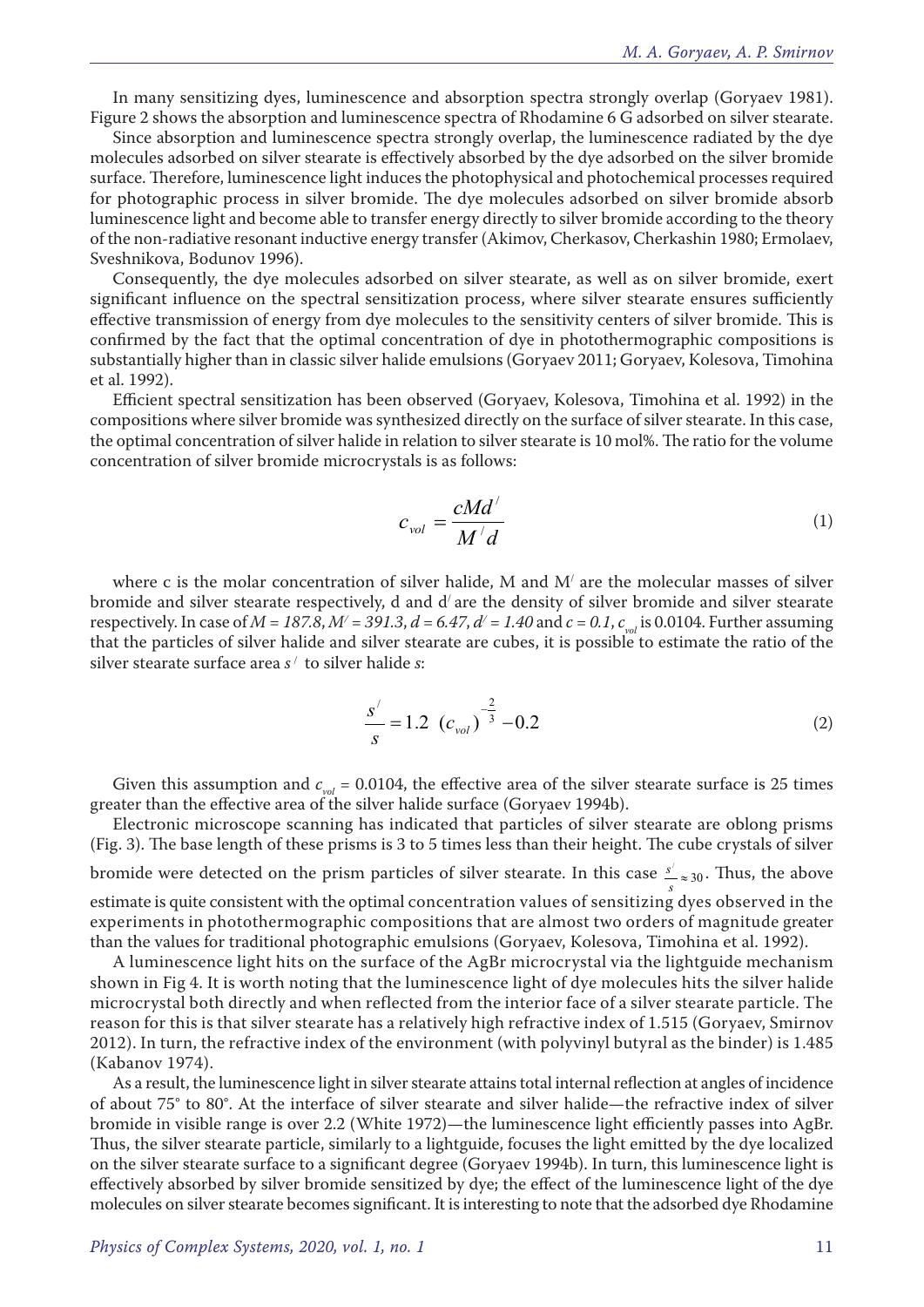

Fig. 1. The dependence of the luminescence technical yield of Rhodamine 6G adsorbed on the surface of silver stearate on the degree of the dilution by "white standard" (magnesium oxide).



Fig. 2. Absorption (1) and luminescence (2) spectra of Rhodamine 6 G adsorbed on silver stearate surface



Fig. 3. Electron microphotographs of the silver stearate particles with the AgBr microcrystals located on its surface. The zoom is 14000x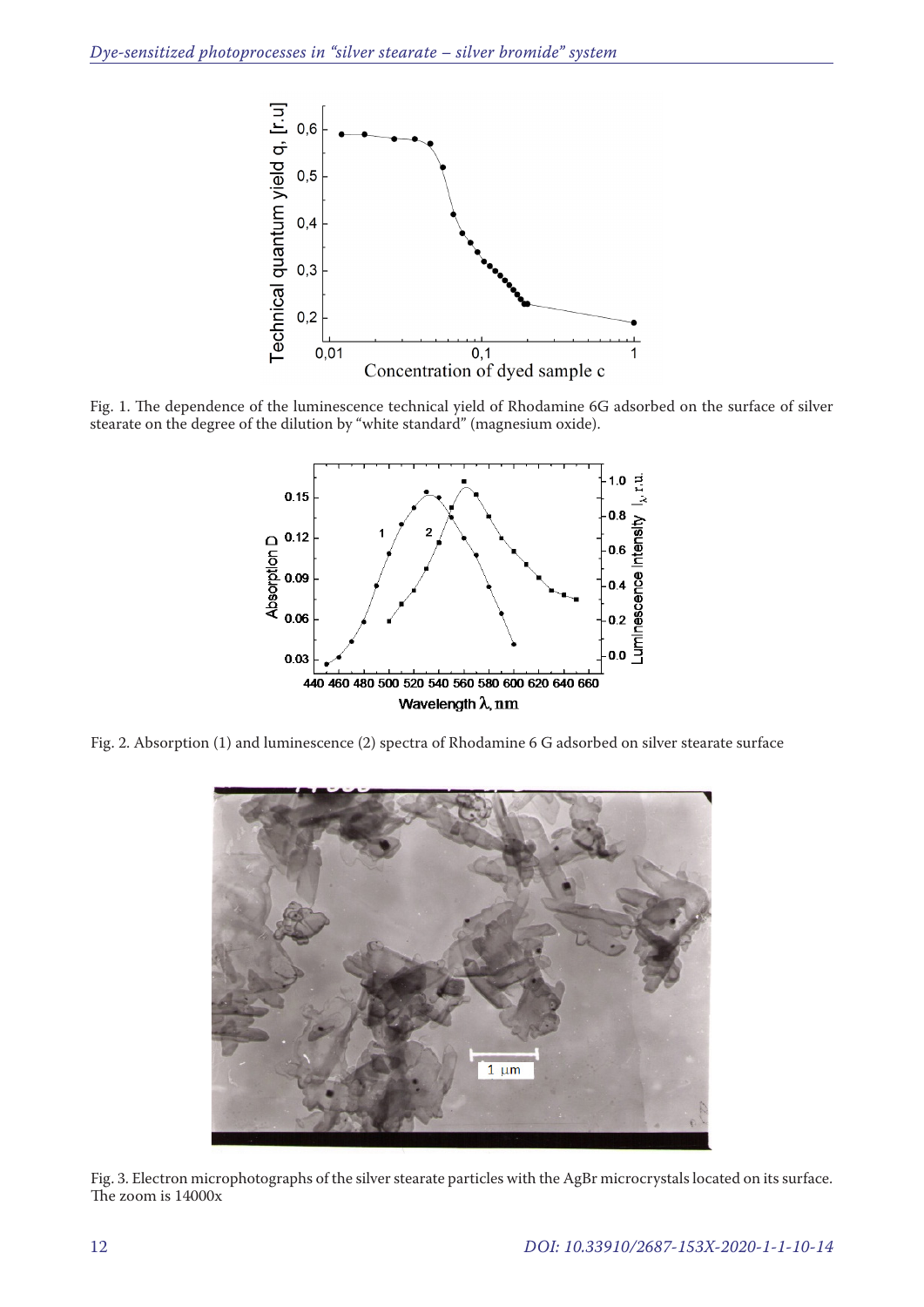

Fig. 4. Lightguide mechanism scheme of spectral sensitization of photothermographic materials. 1 – AgBr, 2 – silver stearate, 3 – adsorbed dye molecules.



Fig. 5. Dependences of the spectral sensitivity of the photothermographic films based on silver bromide and silver stearate (1) and traditional silver-bromide emulsions (2) sensitized by no. 1389 (a) and no. 722 (b) dyes, the diffuse reflective spectra of these dyes (3)

6G increases the dielectric permittivity of silver stearate (Smirnov, Castro, Goryaev et al. 2017), which leads to an increase in the role of the lightguide sensitization mechanism. In order to estimate the contribution of dyes adsorbed on a non-light-sensitive organic silver salt to the process of spectral sensitization, a study into the spectral sensitivity of photo layers and absorption of dyes was carried out (Goryaev 1998). Figure 5 shows the dependences of the spectral sensitivity of the photothermographic films based on silver bromide and silver stearate (curve 1) and traditional silver-bromide emulsions (curve 2) sensitized by the same infra-chromatic dyes (Goryaev, Shapiro 1997). Also, the diffuse reflectance spectra of these dyes adsorbed on silver stearate are presented (curve 3).

Usually, the spectral dependence of the sensitivity  $S_{\lambda}$  of photographic materials follows the course of the light absorption by adsorbed dyes, except in cases of simultaneous adsorption of the various aggregate forms of dye. Therefore, the spectral dependence of the sensitivity of the silver-bromide emulsion (curves 2, Fig. 5) corresponds to the absorption spectrum of the dyes adsorbed on AgBr. Figure 5 shows that the position of the absorption bands of the dyes adsorbed on silver bromide and silver stearate differs significantly, and the spectral sensitivity of photothermographic composition is determined by the superposition of their absorption spectra. A qualitative comparison of the spectral dependences shown in fig. 5 allows for the conclusion that the contributions of the dyes adsorbed on silver bromide and the dyes adsorbed on silver stearate in the spectral sensitization process are approximately equal.